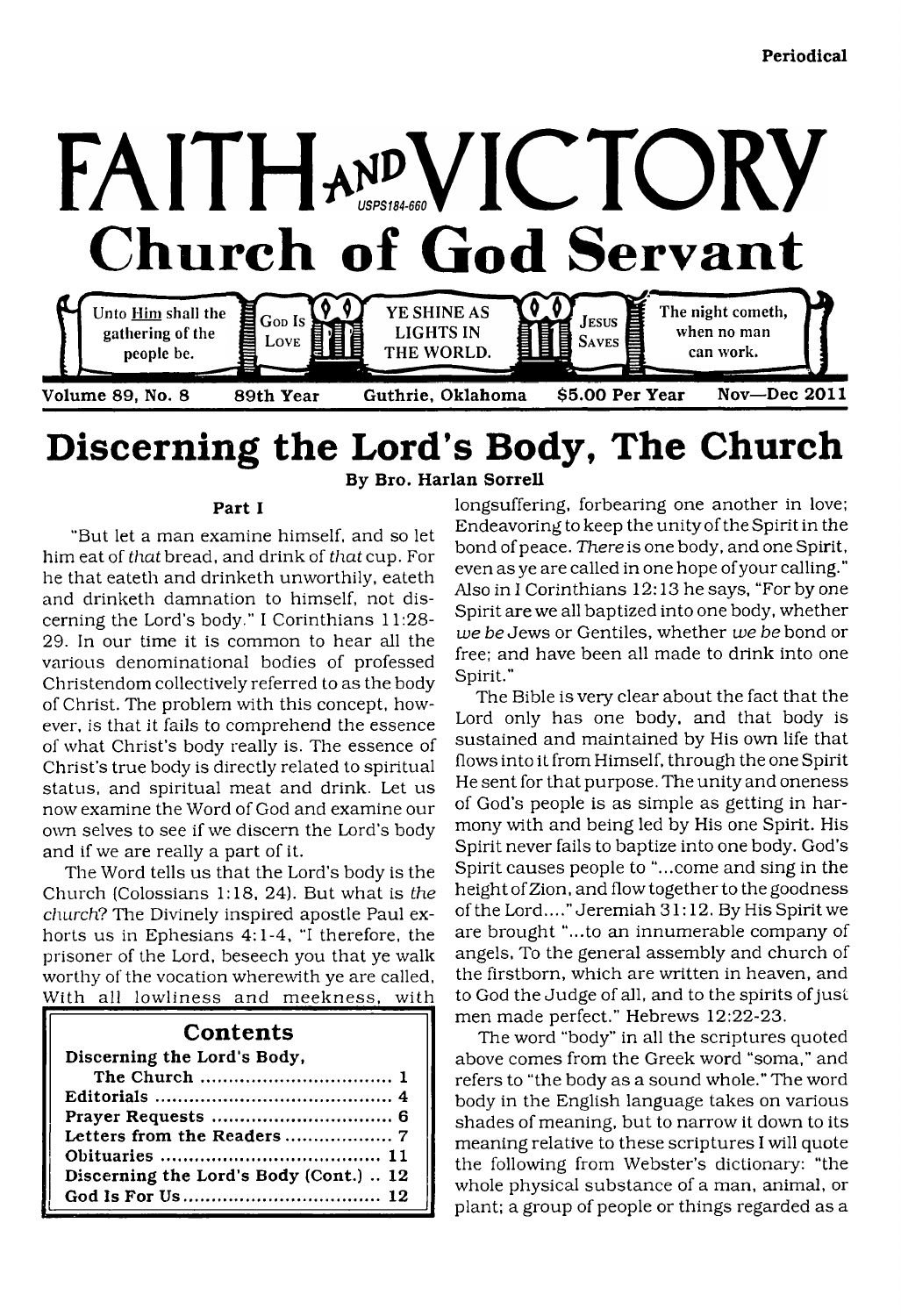unit; a corporation; a number of men united by a common tie, by one form of government."

In the light of the scriptures above and Webster's definitions it is safe to conclude that the body of Christ is a group, unit, or corporation of people united by the operation of the Spirit of God (that being its common tie), having one form of government (that is, Christ's government—see Isaiah 9:6-7), its object being to convey to the world the whole spiritual substance of who Christ is in a physical, visible manner. The body of Christ IS CHRIST manifested in the flesh through the indwelling of His Spirit in human flesh, (see II Corinthians 4:10- 11; 6:16, etc.) "He that is joined unto the Lord is one spirit" and thereby "your bodies are the members of Christ." (see I Corinthians 6:15, 17.) Yes, we are even members "of His flesh, and of His bones." (see Ephesians 5:30.) Therefore, no one is part of the body of Christ who does not possess the spirit and life of Christ. And furthermore, no religious system or organization has any place in the body of Christ except the one that is led, directed, controlled and organized by the Holy Spirit in accord with the Word of God. All humanly devised, humanly controlled systems and organizations are excluded from the Lord's body. Christ is the Head of His body, and it's government rests entirely on His shoulder. He has never given that authority to any other.

In Matthew 16:13-18 it is recorded, "When Jesus came into the coasts of Caesarea Philippi, he asked his disciples, saying, Whom do men say that I the Son of man am? And they said, Some *say that thou* art John the Baptist: some, Elias; and others, Jeremias, or one of the prophets. He saith unto them, But whom say ye that I am? And Simon Peter answered and said, Thou art the Christ, the Son of the living God. And Jesus answered and said unto him, Blessed art thou, Simon Barjona: for flesh and blood hath not revealed *it* unto thee, but my Father which is in heaven. And I say also unto thee, That thou art Peter, and upon this rock I will build my church; and the gates of hell shall not prevail against it."

Also in Luke 10:21-22 we read, "In that hour Jesus rejoiced in spirit, and said, I thank thee, O Father, Lord of heaven and earth, that thou hast hid these things from the wise and prudent, and hast revealed them unto babes; even so. Father; for so it seemed good in thy sight. All things are delivered to me of my Father; and no man knoweth who the Son is, but the Father; and who the Father is, but the Son, and *he* **to whom the Son will reveal him."**

Just as Christ and the Father can only be recognized by a Divine revelation, so the church can only be recognized by the same. The body of Christ discovers and embraces itself by Jesus Christ and God the Father being revealed to the human heart and soul through the Holy Spirit. It is upon this solid rock of Divine revelation that the church is built, and the gates of hell can never prevail against that revelation. It is a revelation of spiritual understanding and knowledge. Inasmuch as Christ indwells and inhabits our own spirit, soul and body and we walk in fellowship with Him in the Spirit, we will be able to discern His body. The apostle John said, "That which we have seen and heard declare we unto you, that ye also may have fellowship with us: and truly our fellowship is with the Father, and with his Son Jesus Christ." 1 John 1:3.

When Jesus Christ was in the world, the world perceived Him to be but another man among men. But the thing that made Him the real Christ was His Divinity. Although "He was in the world, and the world was made by Him, and the world knew Him not." (John 1:10.) Jesus was the real Christ because He was indeed that "holy thing" that was conceived of and anointed by the Holy Spirit. (Luke 1:35; John 1:32-34.) When Joseph and his mother, Mary, brought Him to the temple in Jerusalem, there were only two people, out of the many hundreds that frequented that place, who recognized who He really was. They recognized Him because they were in tune with the Holy Spirit and the Spirit bore them witness by revelation, (see Luke 2:25-38.) To the rest of the folks there, He was just another baby boy.

It is the same with Christ's body, the church, today. It is perceived by the world as just another church among churches, another sect among sects, its system as just another religion among religions. To the Jews it was but "the sect of the Nazarenes." (Acts 24:5.) But the thing that makes the church the real church, the body of Christ, is its connection with Divinity. Although "the world knoweth us not, because it knew Him not," (1 John 3:1) the church is indeed the real body of Christ because it is conceived of, anointed and led by the Holy Spirit. (John 3:3-8; 1 John 2:27; 4:13; Romans 8:14.)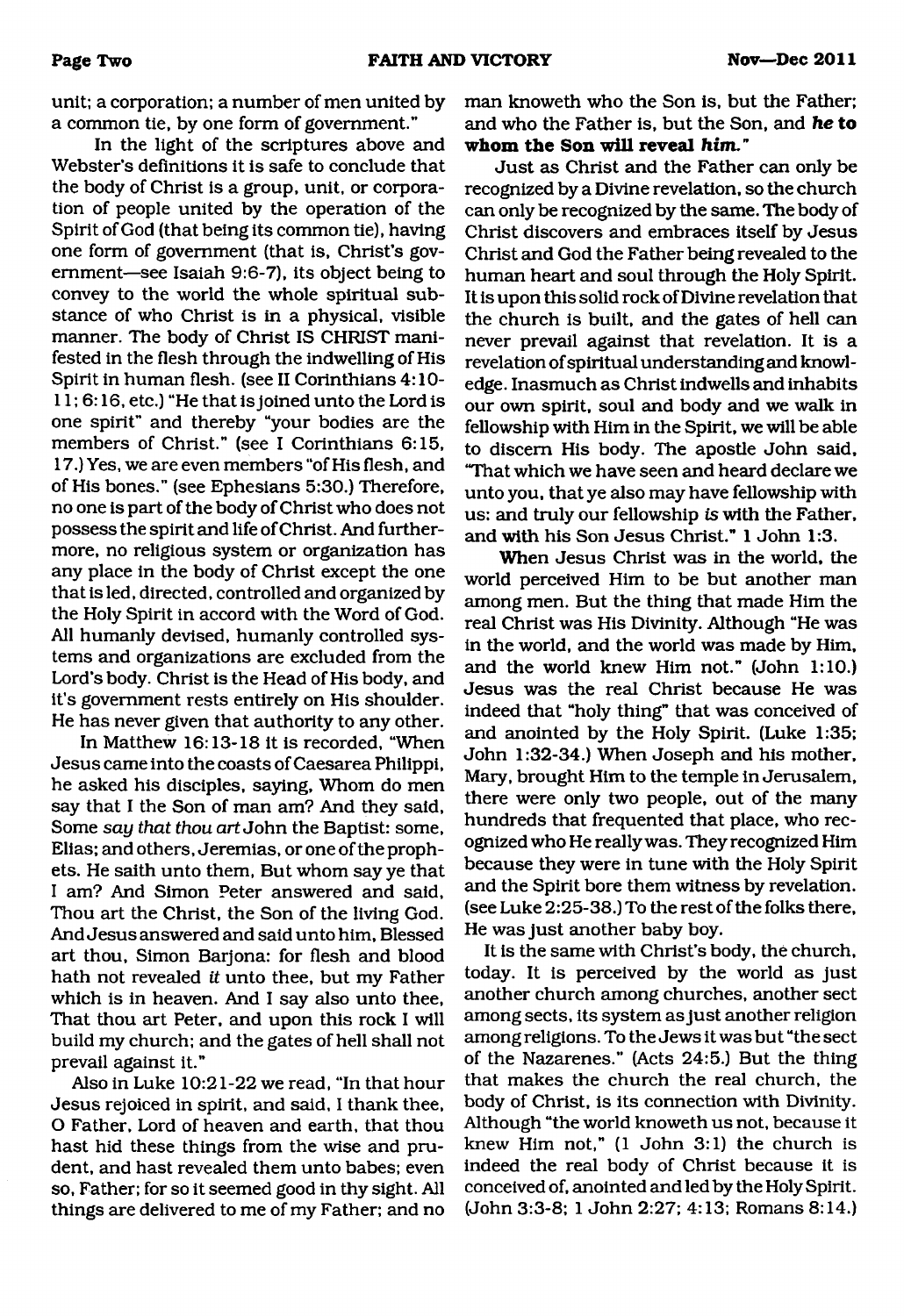In Ephesians 2:18 it is stated that through Christ we all "have *access by one Spirit* unto the Father." Those who truly access God by the Spirit gain the revelation of the knowledge of Jesus Christ. Thereby they are able to discern the body that is conceived, led and organized by Him. Christ's sheep recognize and know His voice. (John 10:4-5.) There is but one fold and one Shepherd, and "unto Him *shall* the gathering of the people *be."* (Genesis 49:10.) All who are gathered unto Him become spiritually quickened with Him, and they all are raised up *together* and made to sit *together* in heavenly places in Him. (Ephesians 2:1-6.) Sharing this heavenly fellowship with Jesus in the Spirit makes these spiritually quickened ones all of one heart, soul, and mind. "For both He that sanctifieth and they who are sanctified *are* all of one: for which cause he is not ashamed to call them brethren." Hebrews 2:11. They have their ears tuned to hear what the Spirit is saying to the churches (congregations). (Revelation 2:7, 11, 17, 29; 3:6, 13, 22.) There is no discord or confusion when and where people sit in heavenly places in Christ and are connected with, tuned to, and led by His Spirit.

Please read I Corinthians, chapter 12, and then read Ephesians 1:3-4, 10-23; 2:13-22; 3:14-21; 4:1-16 and II Corinthians 6:14-18. In reading these passages it becomes very clear that the body of Christ is the actual habitation of God and Christ here on earth through the Holy Spirit. Christ's body, the church, is the manifestation of God in human flesh. The animation of His body is the Spirit that proceeds from God. Every member of the body is born of the Spirit (John 3:3-8) and is set into the body as it pleases God. As each member follows on to drink of that Spirit of which he or she is bom and made part of the body, fully consecrating his or her personal body and soul to the will of God, he or she becomes "sanctified, and meet for the master's use, *and* prepared unto every good work. " (II Timothy 2:21.) He or she will then receive "unction" or "anointing" from the Spirit that inspires, illuminates, teaches and interprets the Word of God. And that which each member leams from this anointing is all truth never a lie included. (I John 2:20, 27.) The revelation of understanding that comes from the Spirit's anointing causes both sons and daughters of God to prophesy (Acts 2:17-18), that is, "speak under inspiration" and "by illumination and motion of the Spirit." (see "prophesy" in the Greek Dictionary of the New Testament and "prophet" in Smith's Bible Dictionary.) There is no respect of gender with God relative to the spiritual gifts He wills to bestow on the various members of Christ's body for its edification and profit. When it comes to the Spirit's manifestation "there is neither male nor female: for ye are sill one in Christ Jesus." (Galatians 3:28.) This promise is "unto you, and to your children, and to all that are afar off, even as many as the Lord our God shall call." (Acts 2:39.) "And all thy children (both male and female) *shall be* taught of the LORD; and great shall *be* the peace of thy children. In righteousness shalt thou be established...This *is* the heritage of the servants of the LORD, and their righteousness *is* of me, saith the LORD." Isaiah 54:13, 14, 17.

By the Spirit every member is set into Christ's body, individually gifted and endowed according to the will and purpose of God for the overall benefit and profit of the entire body. The whole body is alive with the presence of Christ flowing in and through each member by the Spirit. Thereby God (whose fullness dwells in Christ - Colossians 1:19) is "through all, and in you all." Those who are inspired and directed by the Spirit to prophesy "...speaketh unto men *to* edification, and e^diortation, and comfort," and "...ye may all prophesy one by one, that all may learn, and all may be comforted." I Corinthians 14:3, 31. Thus "the whole body...according to the effectual working in the measure of every part, maketh increase of the body unto the edifying of itself in love. " All its growth, advancements or increases are "with the increase of God" (Colossians 2:19). "The churches...were edified; walking in the fear of the Lord, and in the comfort of the Holy Ghost, were multiplied." Acts 9:31. Christ's body only increases where God increases.

Christ's body is not a loosely flung, segregated body, disjointed and in opposition with itself in various areas of doctrine and practice, but on the contrary it is "fitly joined together and compacted by that which every joint supplieth." Its focus is the "measure of the stature of the fullness of Christ." It clearly reflects "the knowledge of the Son of God" here on earth. In it men and women are "able to comprehend with *all* saints what is the breadth, and length, and depth, and height; and to know the love of Christ, which passeth knowledge," and "be filled with all the fullness of God." Any religious body that does not meet this criterion is not the Lord's body.

(Continued on page twelve.)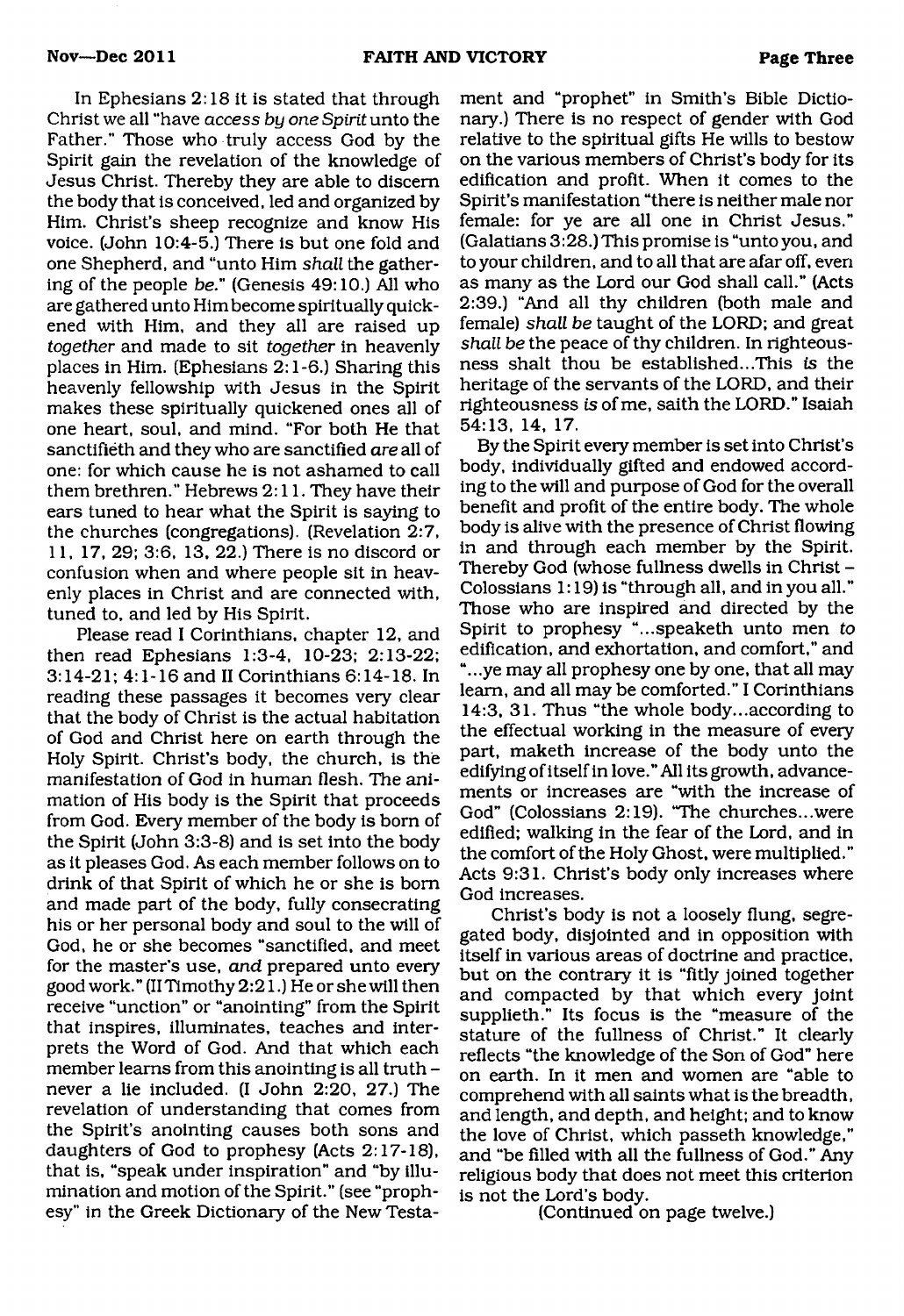## **FAITH AND VICTORY 12 PAGE HOLINESS MONTHLY** <u>. . . . . .</u>

This non-sectarian paper is edited and published in the interest of the universal CHURCH OF GOD bimonthly by Willie Murphey, and other consecrated workers at the FAITH PUB-LISHING HOUSE. 4318 S. Division, Guthrie. OK 73044.

Notice to subscribers: When you move or change your address, please write us at once, giving your old and new address, and include your zip code number.

Dated copy for publication must be received by the 18th of the month prior to the month of issue.

#### **SUBSCRIPTION RATES** . . . . . . . . .

Single copy, one year......................................................\$5.00 Package of 5 papers to one address, one year ......... \$20.00 Larger quantities are figured at the same rate.

This publication teaches salvation from all sin, sanctification for believers, unity and oneness for which Jesus prayed as recorded in John 17:21, and manifested by the apostles and believers after Pentecost. By God's grace we teach, preach, and practice the gospel of the Lord Jesus Christ-the same gospel that Peter, John, and Paul preached, taught, and practiced, including divine healing for the body. James 5:14-15.

Its motto: Have faith in God. Its object: The glory of God and the salvation of men: the restoration and promulgation of the whole truth to the people in this "evening time" as it was in the morning Church of the first century: the unification of all true believers in one body by the love of God. Its standard: Separation from sin and entire devotion to the service and will of God. Its characteristics: No discipline but the Bible, no bond of union but the love of God, and no test of fellowship but the indwelling Spirit of Christ.

Through the Free Literature Fund thousands of gospel tracts are published and sent out free of charge as the Lord supplies. Cooperation of our readers is solicited, and will be appreciated in any way as the Bible and the Holy Spirit teach you to do or stir your heart. "Freely ye have received, freely give." Read Ex. 25:2:1 Chron. 29:9: II Cor. 9:7; and Luke 6:38.

Freewill offerings sent in to the work will be thankfully received as from the Lord. Checks and money orders should be made payable to Faith Publishing House. All donations are tax deductible.

A separate Missionary Fund is maintained in order to relay missionary funds from our readers to the support of home and foreign missionaries and evangelists.

In order to comply with Oklahoma laws as a non-profit religious work, the Faith Publishing House is incorporated thereunder.

The *Faithand Victory* is published bimonthly for \$5.00 per year by:

#### **FAITH PUBLISHING HOUSE**

**P. O. Box 518. 4318 S. Division, Guthrie, OK 73044 Office phone numbers: 405-282-1479, 800-767-1479; fax number: 405-282-6318. Internet address: <http://www.faithpublishing.com>**

**Postmaster: Send address changes to:** *Faith and Victory,* **P. O. Box 518, Guthrie, OK 73044.**

We are surrounded by many precious things that bring fulfillment, blessing  $Z$  *I*  $\cdot$   $\cdot$   $\cdot$   $\cdot$   $\cdot$   $\cdot$  and meaning to our lives. *JpdU'C&fUZoO* it is the wonderful mercies of God that abound all around us, and one need

not go very far to see these things. We need only to open our eyes and look around at where we are right , now. Surely the Lord's handiwork is visible to you wherever you are, for in reality we cannot find a place on

this earth that the work of His hand is not visible. His creation is declared in the images formed by the most powerful telescope, as well as the most precision microscope, however neither are required to witness the masterpieces of the Great Architect and Creator of Heaven and Earth.

During this season of the year a lot of our thoughts and time revolve around our families and those we love who are dear to us. This is good, for each one is a special creation of the Lord that is precious in His sight and each one can be a unique blessing in return.

When considering what is precious to us our mind often goes to "things" of monetary value. This is not unique to us for it has been that way since the early days of mankind. Consider this verse from Genesis concerning the time that Abraham sent his servant to find a wife for his son, Isaac. "And the servant brought forth jewels of silver, and jewels of gold, and raiment, and gave *them* to Rebekah: he gave also to her brother and to her mother precious things." Genesis 24:53. Silver and gold, accompanied by fine clothing, have been held in high esteem since nearly the beginning of time and people have sacrificed much to obtain them. Some have held them in such esteem that they sacrificed their lives and even lost their own souls for them. (Achan. Joshua 7:20-21.) It is a grave mistake to allow them to come between us and the Lord and be disobedient to His perfect plan for our lives. What the Lord allows us to have we should receive with thanksgiving, knowing that they are blessings that come from His loving hand, and not set our affections on them, for there are other things that are much more precious than silver and gold.

In Deuteronomy when Moses was giving his blessing to the children of Israel before he died, he listed some things that were precious concerning Joseph. "And of Joseph he said, Blessed of the LORD be his land, for the precious things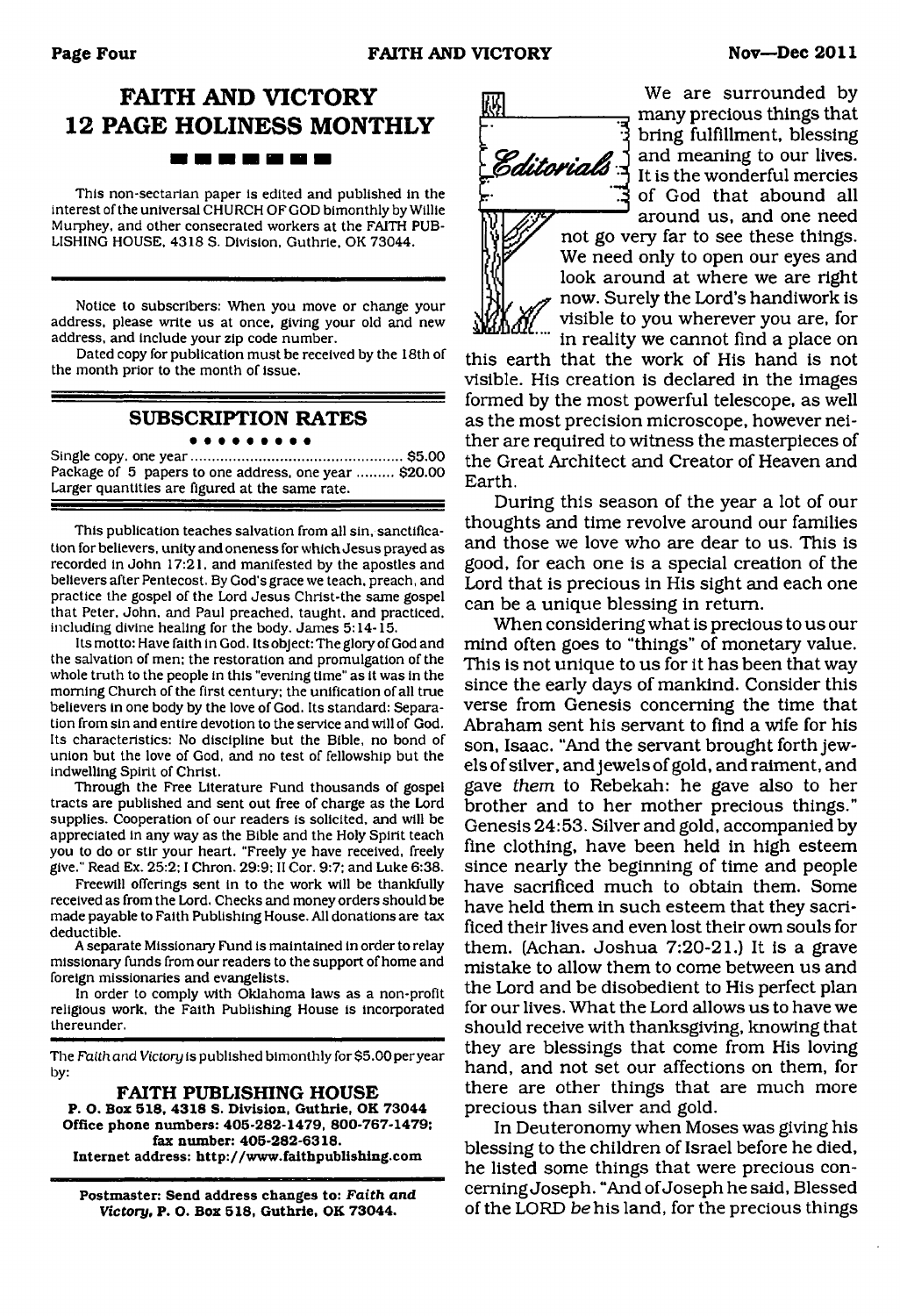of heaven, for the dew, and for the deep that coucheth beneath. And for the precious fruits *brought forth* by the sun, and for the precious things put forth by the moon. And for the chief things of the ancient mountains, and for the precious things of the lasting hills, And for the precious things of the earth and fulness thereof, and *for* the good will of him that dwelt in the bush: let *the blessing* come upon the head of Joseph, and upon the top of the head of him *that was* separated from his brethren. " Deuteronomy 33:13-16. To think of the precious things of heaven, the sunshine, the rain and even the snow, in their seasons and in the right balance, are a true blessing of God. When the climate is right and one plants their field with good seeds, then there is a harvest that yields an abundance of luscious fruit and wholesome grains. This is a wonderful blessing that only God can give. We have all eaten some of these delightful fruits and vegetables and we should thank God for them. Moses continued on to enumerate the precious things that come from the mountains and the earth. Many various types of metals and minerals come from the earth and it is the source of all the materials we use to build houses, office buildings, cars and all manner of machinery. Man even has a list of what they call precious metals which include silver and gold. Then from the earth are the gemstones the diamonds, rubies and sapphires all rare and precious, and all are a testimony of God's marvelous glory. While all of these things are so valuable in the eyes of man, there is something Moses listed that is more precious then all of the other things mentioned. Notice what else he said, "...and *for* the good will of him that dwelt in the bush:..." If one has the good will of Almighty God, they should be a changed person. No longer is there a need to be a tightwad or stingy person if you have His favor! He is the source of everything. It is time for people to handle their earthly possessions more lightly and freely as the Lord would direct them, and to cherish their Source more dearly. He is, by far, the most precious.

Would you like an example of someone who had a right perspective on this glorious principle? Then consider the widow that Elijah went to in time of a serious famine. This widow was preparing the last of her meal to make a final cake of bread before she and her son starved to death. Elijah asked her to make him one first. One would not willingly do something like that unless they had respect unto the favor of God. Or. consider the woman told about in the four-

teenth chapter of Mark who had such great love for Jesus, "And being in Bethany in the house of Simon the leper, as he sat at meat, there came a woman having an alabaster box of ointment of spikenard very precious; and she brake the box, and poured *it* on his head." Mark 14:3. This lady considered Jesus so precious that her expensive ointment could only be given to Him. She "...brake the box." She was taking none of it back home with her. All of it was to be given to Him. Jesus did not overlook this kindness. Those around her failed to see how important Jesus was to this woman and thought it was a terrible waste, but no! It is not a waste if it is given to Jesus with a pure heart. This woman found a precious Savior that can manifest His loving favor for eternity.

The psalmist declared, "...all my springs *are* in thee." Psalms 87:7. The source of our life and the source of our abundance all issue from God, and those who have a proper perspective on this Source and have found His loving favor are a happy people!

"Forasmuch as ye know that ye were not redeemed with corruptible things, *as* silver and gold, from your vain conversation *received* by tradition from your fathers; But with the precious blood of Christ, as of a lamb without blemish and without spot:" I Peter 1:18-19. The blood of Christ is precious to us because it is what purchased our redemption and cleansed us from our sins. Only when our sins are banished by His precious blood *can* we find favor with God. While we know that God gives temporal blessings to all people, the wicked as well as the righteous, it is through Christ's blood that we can have a fellowship with God that will give us an entrance into His righteous kingdom.

"Simon Peter, a servant and an apostle of Jesus Christ, to them that have obtained like precious faith with us through the righteousness of God and our Saviour Jesus Christ:" II Peter 1:1. Our faith is precious! Why? For without faith it is impossible to please God. Faith makes all the difference in our lives. It separates the Saint from the sinner and gives access to the precious blood of Christ which was shed to atone for the sins of all mankind. It is the missing link in the chain of salvation that causes many to stumble and miss out on what God has in store for them. While the eloquently worded prayers of the intellectual flutter in the air hopelessly unanswered, the prayers of a destitute widow wing their way straight to the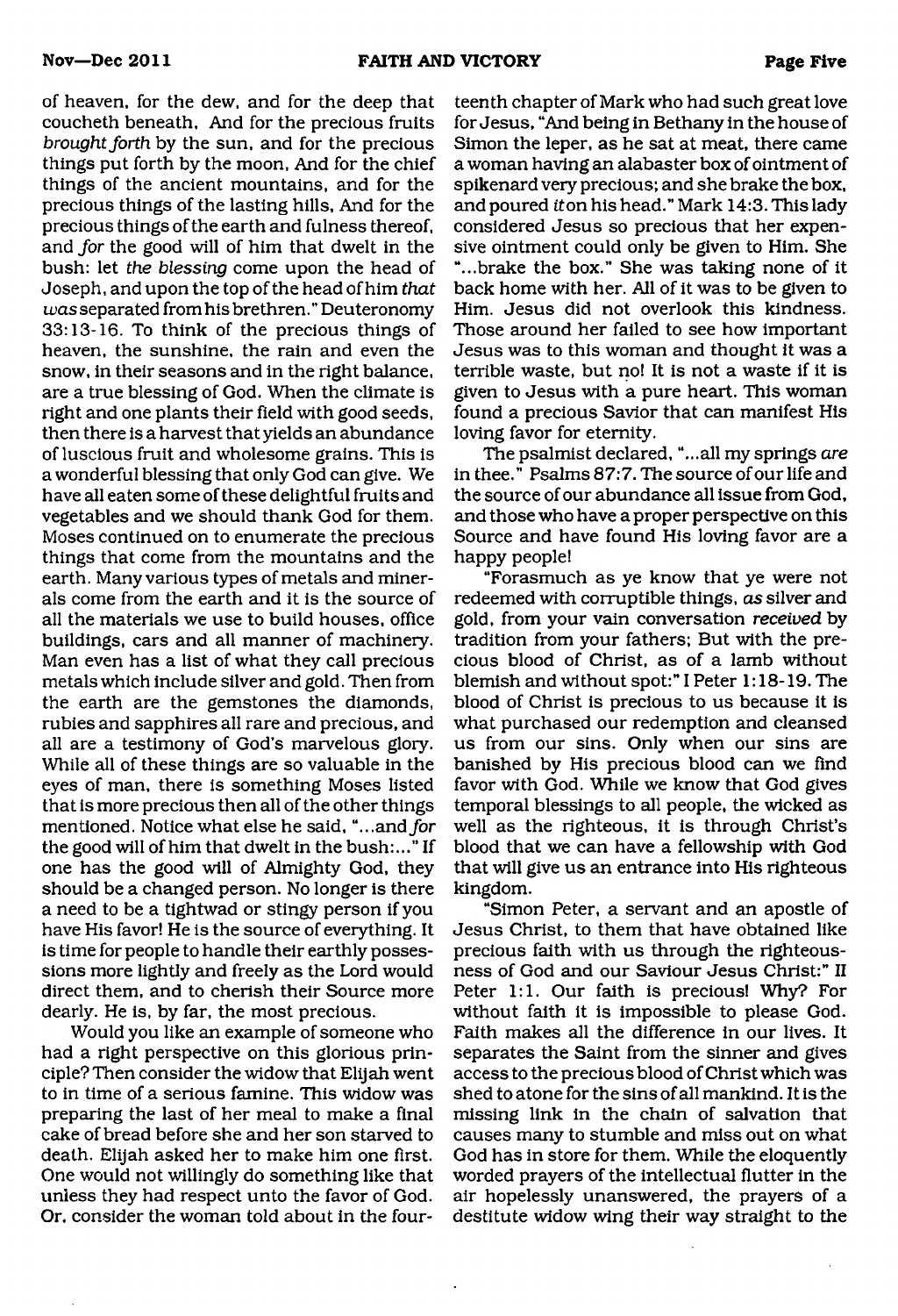heart of God in Heaven. Prayer may be the key to answers from God but without faith the lock won't turn. Faith is the difference between an active, vibrant, working, dynamic experience of salvation and a worthless dried up form of religion. May God help us to have more of this precious ingredient in our lives so we don't become a religious prune whose profession is vain. "Therefore being justified by faith, we have peace with God through our Lord Jesus Christ: By whom also we have **access by faith** into this grace wherein we stand, and rejoice in hope of the glory of God." Romans 5:1-2.

Our soul is a most precious gift bestowed upon man by God. Jesus, Himself, identified the value of a soul. He said, "For what is a man profited, if he shall gain the whole world, and lose his own soul? or what shall a man give in exchange for his soul?" Matthew 16:26. This priceless gift is in our hands and we must give spiritual nourishment to it so it can be healthy and vibrant. It must be purified by the blood of our Savior and sealed by the infilling of the Holy Spirit. We must guard it from the influence of evil spirits and keep it free from the malignancy of anger, bitterness and envy. Seek the wisdom of God, which can only be found in His Word, and is valued above fine gold. Allow His Word to instruct and educate our soul and it will be kept safe for eternity.

While there are many things that could be listed in this article that are precious, there is one Godly attribute that it would be remiss to omit. That attribute is love. It was because of God's love that Jesus came to this earth in the form of a man. It was love that caused Him to submit to the will of His Father and suffer the cruel death on the cross. And since God forces no one to serve Him, it is love that we respond to when we seek to please God. Love is the prevailing theme of salvation. The thirteenth chapter of First Corinthians instructs us in the way that Godly love behaves itself. It blesses our life and is reflected to those around us. Love is the ingredient that makes our relationships with others a joyful experience and is the bond that unites homes and families.

There is a story that illustrates the power and blessing of love demonstrated by a child. It seems that a father harshly reprimanded his young daughter for wasting a whole roll of gold foil wrapping paper to wrap a single Christmas present. Times were hard and he was infuriated by his daughters wasteful actions.

However, the next morning his daughter brought the package to her father and said, **"Here** daddy, this is for you."

As the father took the present from his daughter he felt ashamed about how he had overreacted to her the previous day. However, his anger quickly flared again when he opened an empty box that was childishly wrapped, Raising his voice he said, "Don't you know when you give someone a present there is supposed to be something inside it!"

The little girl looked up at her father with her big brown eyes streaming with tears and said, "Oh, Daddy, it's not empty. I blew kisses into the box. All for you, Daddy!"

The father's heart melted. He took his little girl in his arms and begged her forgiveness. It is said that he put the gold box by his bed where it stayed for many years. Whenever he was discouraged, he would take out an imaginary kiss and remember the love of the child who had put it there.

We are thankful for the Lord's blessings upon this work in the past year as well as for the many years that the *Faith and Victory* paper has been published. God has carried us through many difficult times and we appreciate His faithfulness and also for the Saints who have supported us through the years. May the favor of the Lord continually rest upon His people.

Many who have supported this work have already finished their earthly labors and are gone to await their eternal reward. As many of our readers know, we are living in uncertain and financially difficult times and these conditions are also having an impact on this work. Supplies for the publishing work are expensive, postage and utility rates are continually increasing, and the cost of doing business in this country are at an all-time high. The net result of these changes have created a shortfall in the available funding that we are looking to the Lord to move on the hearts of His people to provide. We also consider the need for the publication of the *Evening Light Songs* book to be a high priority. With these issues in mind the Faith Publishing House board of trustees recommended that we begin publishing the *Faith and Victory* paper on a bimonthly basis to help focus more of our resources of time and funding on the publication of the song book. We request an interest in your prayers that the Lord will help us know how to serve Him in a more efficient way in the difficult times we are living.

> —Bro. Willie E. Murphey [wemurphey@yahoo.com](mailto:wemurphey@yahoo.com)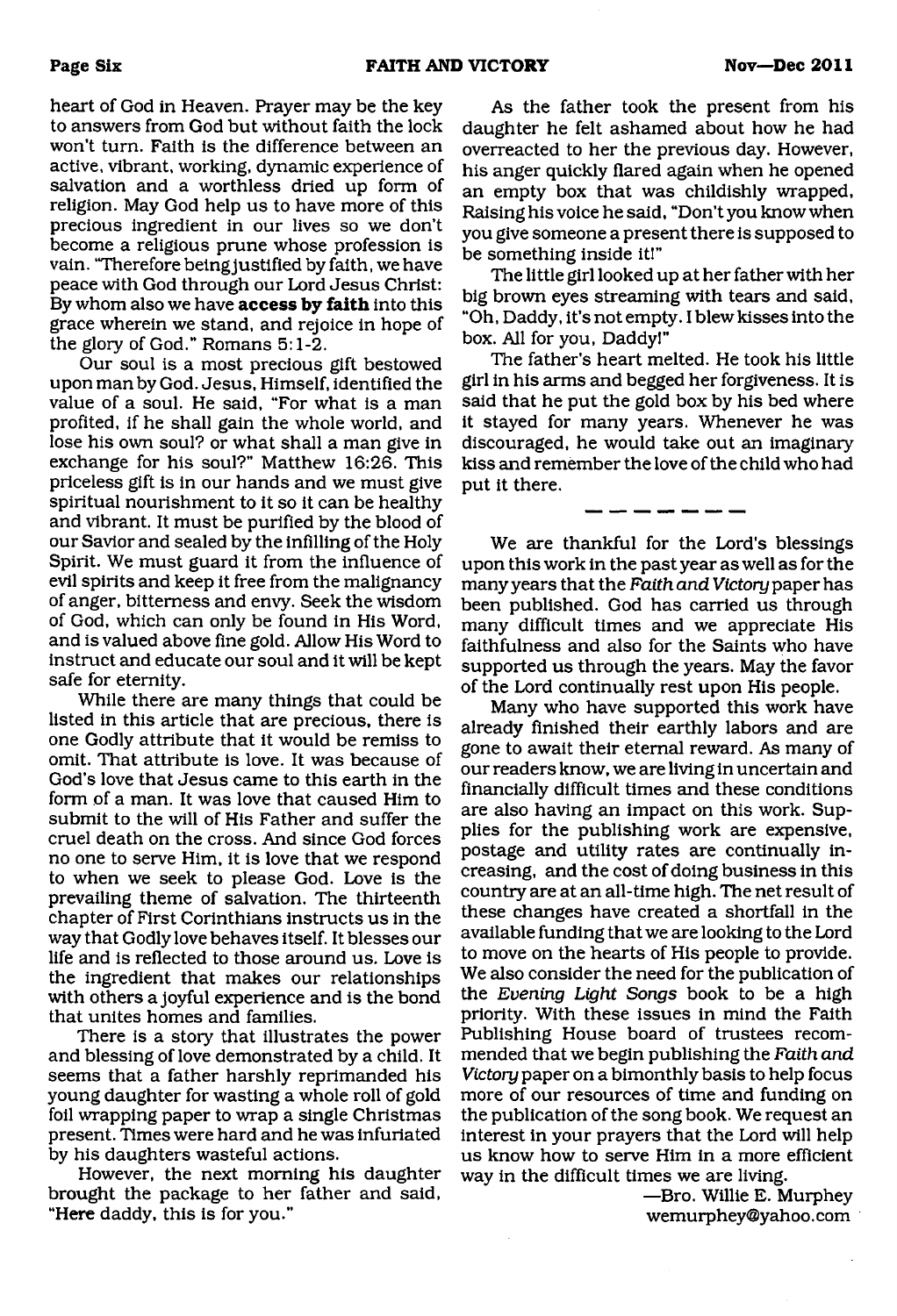

IL—Please remember me in prayer. I have some serious physical needs.

—Sis. Norma Tiller

KY—Please pray for me, I have some physical problems I am asking the Lord to heal.

—Sis. Kay Griffett

VA—Please pray for me, I have leukemia which has been compounded by a painful case of shingles and other physical needs.

—Bro. Roger Anderson TN—Remember Bro. David Runion in prayer. He is suffering from depression and accusations of the enemy.

Philippines— Remember Bro. Paterno Tangunan in prayer, he has recently suffered a series of heart attacks.

OK—Continue to pray for Bro. Delmar Wilkins, He has a serious physical condition that is causing him to regularly suffer intense seizures.

LA—Remember Sis. Genevieve Carver in prayer, She suffers much sciatic nerve pain.

### $\blacksquare$ **Standing Prayer Requests**

Sis. Agnes Burleson Bro. Gary Burleson Sis. Gladys Cashio Sis. Helen Carson Sis. Genevieve Carver Sis. Elizabeth Corteway Sis. Waneta Creel Bro. Terry Dawson Sr. Bro. Mancil Doolittle Sis. Guy Domin Sis. Dorall Forbes Bro. Dan Gellenbeck Bro. Troy Gentry Jaden Howard Sis. Patsy Jordan Sis. Earnestine Jordan Sis. Karoline Kessler

Bro. Mark and Sis. Darlene Knight Sis. Evodna Marler Sis. Virginia Myers Sis. Elsie M. Offerman Bro. Vernon Robinson Bro. David Runion Bro. Edward and Sis. Gloria Taylor Sis. Imogene Taylor The Mitch Taylor family Sis. Norma Tiller Bro. Delmar Wilkins Sis. Jan Wood



*im ezs ROM o u z READERS* 

VA—Dear Bro. Willie: I'm hesitant to write my first article in the *Faith and Victory* paper that points out what I think to be an omission by another regular contributor, Sis. Charlotte Husky, in her article of last October. Her article was titled, *The Truth About Sin,* and it was an excellent article except that I thought something important was missing.

I read the article through twice to make sure I didn't overlook something, but I couldn't find what I was looking for. This line troubled me: "Every person can choose to control his personal lusts and refuse evil, or choose to indulge in his sinful desires and thereby transgress God's moral laws." Also she wrote, "God did not create helpless men and women who cannot resist evil." This sounded to me like we have the power within ourselves to sin or totally resist evil. To some degree I certainly agree with what she wrote, but I also feel that something very important was missing.

This is what I did not find in her article. The Apostle Paul in the seventh chapter of Romans said, "For that which I do I allow not: for what I would, that do I not: but what I hate, that do I.... For the good that I would I do not: but the evil which I would not, that I do....O wretched man that I am! who shall deliver me from the body of this death?" Romans 7:15, 19, 24. I believe he was describing perfectly the man or woman that was justified but not sanctified. He was saying that only the presence of the Holy Spirit in our lives through sanctification is sufficient to deliver us from the addictive power of sin and satan.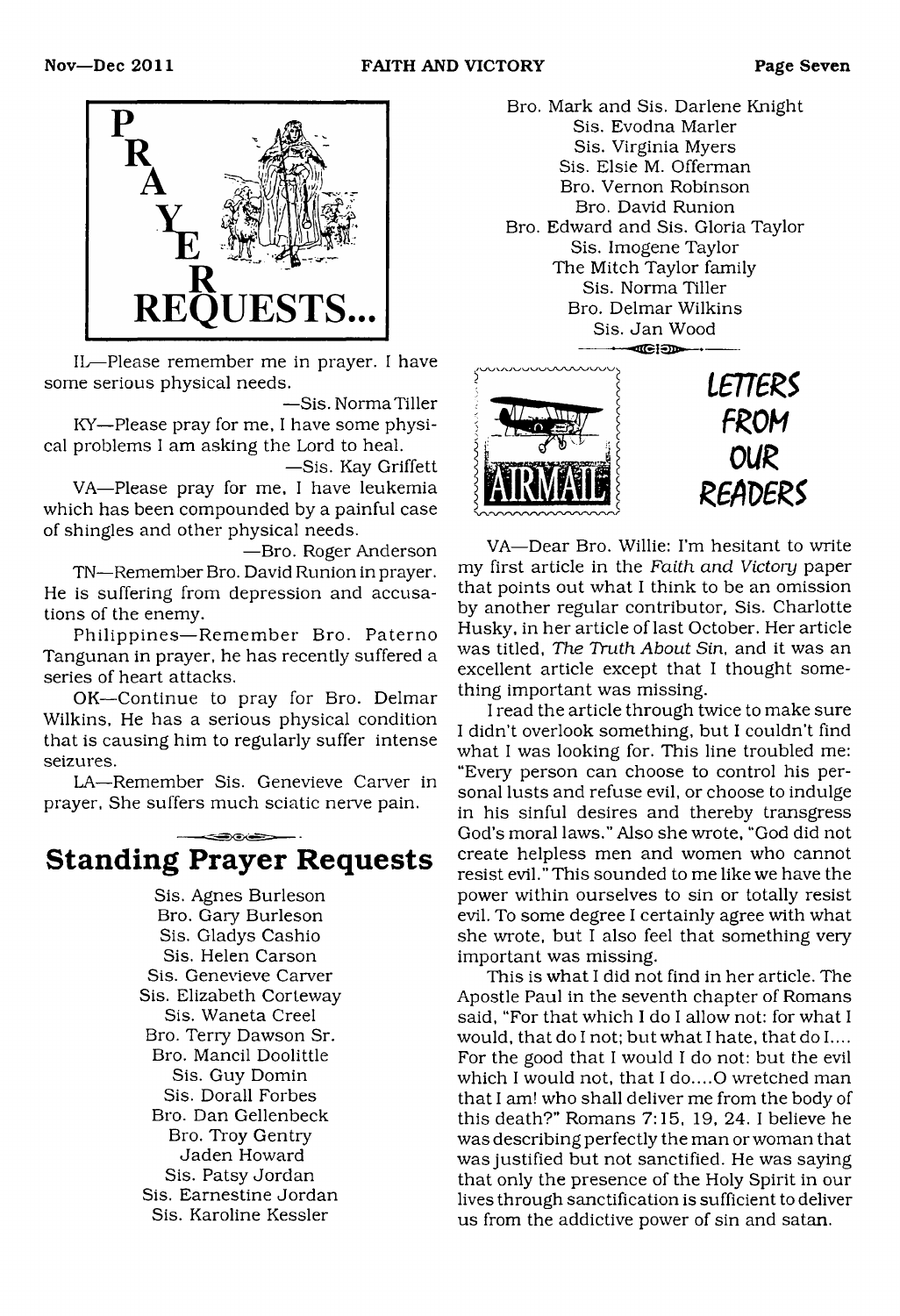J. W. Byers in his article in last May's paper says about the sinful nature, "It clings to life with remarkable tenacity, and it is not within the power of man alone to put it to death. It has so entwined itself into our affections that they and each of their objects must be absolutely yielded up to death, even the most sacred treasures of the heart so that the true work of purity may be perfectly wrought within us."

Clearly the Holy Spirit through the second work of grace, sanctification, is what empowers us to be glorious overcomers. We do not possess that power within ourselves. If this was somehow implied in the referenced article and I missed it, please point out what I missed.

—Bro. Roger Anderson

(Dear Bro. Roger Anderson: Thank you for bringing to our attention the omission in my recent article "The Truth About Sin." I totally agree the Holy Spirit is necessary to live completely victorious over sin. My personal testimony is that the Holy Spirit, has been my grace and power to resist sin for many years.

There are also those who have not been taught about sanctification whose lives are acceptable to God which we know has to be above sin, as in Romans 5. A person's conscience enlightens him or her of their errors when they sin. Many times people in this situation (not *having proper teaching)* seek God for power to overcome sin and are successful in doing so. In this aspect, every person has the choice to resist sin and live holy.

Yes, we are hopeless and helpless against the power of satan without help from God. Thanks for bringing this to our attention. I'm sure it will help some struggling person who is trying to obey God's holy commandments without having the Holy Spirit as their aid. —Sis. Charlotte Huskey)

MO—Bro. Willie:.. .One of my greatest blessings this year has been the healing that the Lord has given to my back. As many of you know, I've had some pretty serious back trouble for quite some time. Beginning a year ago in August, it began to get really bad. I got to the point that I could hardly do any strenuous work at all, not even riding a mower, without serious complications. A chiropractor wanted me to get an MRI to see just what I was dealing with. I did, and it revealed that I had degenerative discs as well as three slightly bulged discs. I often found it difficult to make it through an 8-hour workday,

and I was constantly pressing against pain and an aching back. I could neither sit nor stand for very long periods. My most comfortable position was laying flat on my back in bed, which I had to do a lot of. Just going out on the lake in a boat fishing last June put me in bed the next day. There were times when feelings of despondency would come over me, and I would think, "It looks like I'm never going to get any better or be able to enjoy life or do much from here on out - I'm probably going to end up having to quit work and get on disability.

But when I attended the Monark Springs camp meeting in July, I decided it was time to *bring my case to the Lord* and be anointed and prayed for, as instructed in James 5:14. So on Tuesday, the day of fasting and prayer, I went forward and asked to be anointed and prayed for on behalf of my infirmed back. A group of ministers gathered around me, anointed me with oil in obedience to the scripture above, then laid their hands on me and agreed in prayer for my healing. After the first brother led in prayer, another felt inspired to continue in prayer. There was something about that second prayer that just seemed to penetrate my very soul. He prayed that God would give me a special inspiration of faith to receive my healing. After prayer was offered I didn't feel any different in my body, but felt inspired in my heart that God was going to do something

A day or two later I began to feel a tingling/ itching sensation up and down my spine. As the days passed by I began to notice that my back felt stronger and wasn't aching nearly so much. During the week following the Monark camp meeting I took off work to get things ready for our camp meeting here at Myrtle. There was so much work to do on the grounds! There was a lot of weed-eating to do, and I knew that was one thing that, for the past year, would put me in bed in a hurry. I got up the morning I had planned to do the weed-eating job and, as I was standing at the bathroom sink shaving, I heard a song begin ringing in the back of my mind. It was saying, "Brighter days are sweetly dawning, Oh, the glory looms in sight! For the cloudy day is waning, And the evening shall be light." An inspiration from the Lord immediately came into my heart, telling me that brighter days were ahead for me, and that the cloudy day of my infirmity was waning. The brother who led in the second prayer for me at Monark had prayed that the Lord would give me just this kind of inspiration. As I felt the inspiration that morning I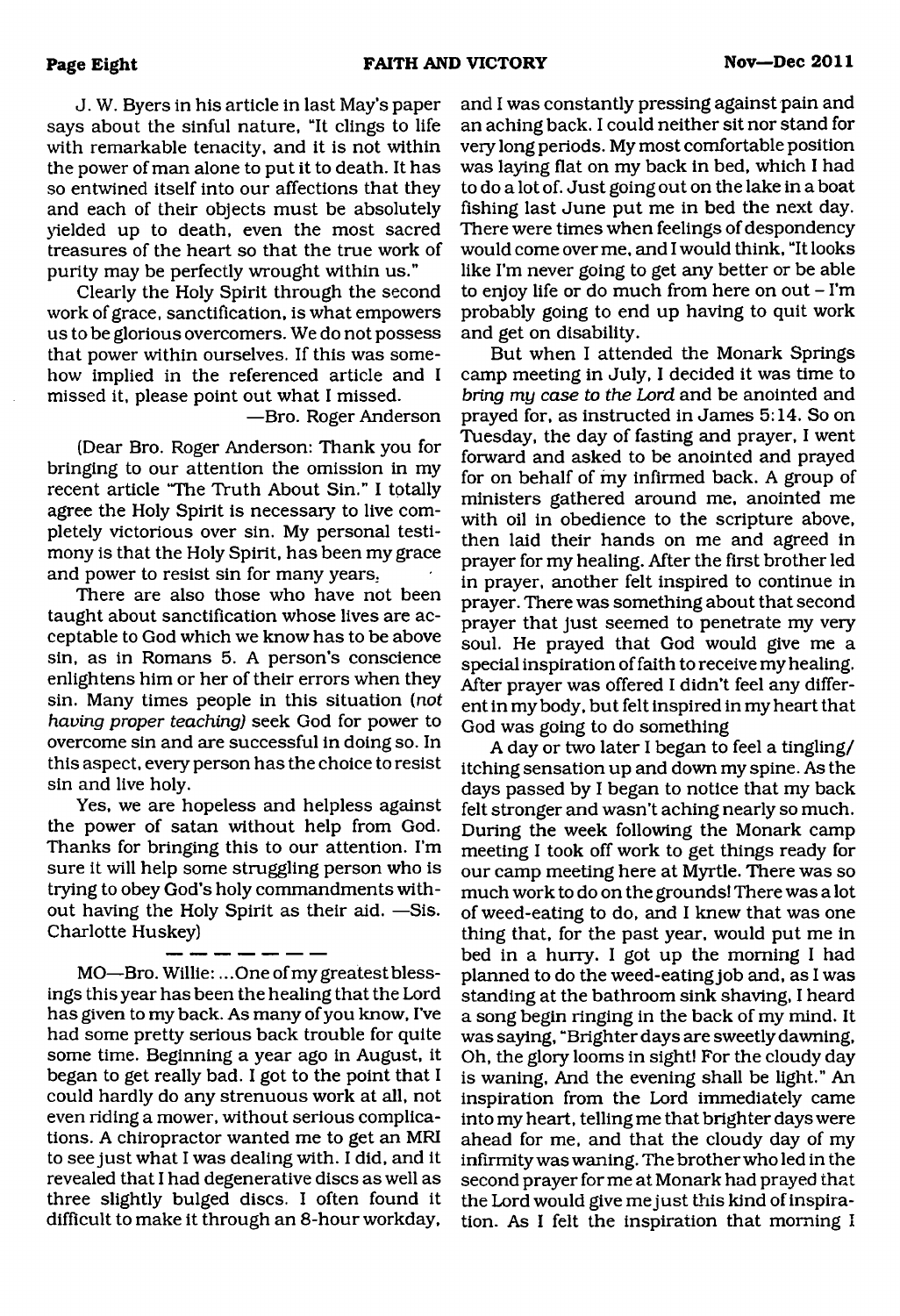remembered his prayer. Oh, how real our God is! Like the scripture says, He is not far from every one of us, and can be found by all who seek and feel after Him (Acts 17:27). We can seek Him for every need we have in life. He has the very hairs of our heads all numbered (Matthew 10:30) and *He pays attention to the details of the petitions we make to Him!*

I went out that day and did several hours of weed-eating on the campground with little adverse affects. My back has continued to improve ever since, gradually getting stronger and feeling more normal. I can now both sit and stand without much discomfort. I still have a little aching on some occasions, but it seems to be lessening as time goes on. I was even able to go out on the lake in a boat in October and fish with no adverse affects. God has confirmed His promise to me, and I am enjoying those "brighter days." **I** just can't thank Him enough! **I do thank Him every day.** It is such a blessing to be able to get out of bed each morning and be pain free, as well as to be able to turn over in bed without feeling a stabbing pain in the lower back. All praise to our faithful and loving God!" —Bro. Harlan Sorrell

AL—Dear Saints: Thank the Lord for all His goodness! I want to share what the Lord has done for me. Almost two years ago I overworked my shoulder joints trying to complete a painting project too quickly. I thought that over time these joints would get better, but instead they got worse. A year ago from this last Monark, my faith was inspired to be anointed and prayed for. The Lord healed my left shoulder in just a short time, thank the Lord! But my right shoulder continued to get worse. By early December of that year I was in constant pain and could barely lift my right hand to my head. But the Lord was so good to me in the midst of this affliction. The Lord helped me to keep my house up, and I was still able to do my own hair. He also helped me to be able to sleep at night despite the constant pain. There were only two nights that I had trouble falling asleep. One night I called for prayer and the Lord gave me a touch. The other time, my pain level increased immediately after going to bed, so I determined to pray in bed for awhile before calling for prayer, but I fell asleep while praying. Isn't God good!

Over time my pain levels started coming down. In February I started having whole days without any pain. I did exercises faithfully to try to loosen the joint, but progress was very slow.

I was thankful though for every little bit of improvement as tasks became easier to do. In April, life seemed to become so busy that I often left off the exercises, but my range of movement increased more and more! I can only give God the credit for it! At this time I can lift my right hand straight up over my head; I have very little restriction at all and am basically pain free. Praise the Lord! He has been so good to me! Pray for me that I will remain true to His name.

In Christ. — Sis. Sarah Herron

WV—Dear Workers at the Lord's Print Shop: Greetings of Christian love and victory from West Virginia. Thank you so much for your prayers, love, visitations, concern and correspondence during our recent illness and recovery. Yes, it has been a long year, but the Lord has been so faithful and it is still a big miracle to be allowed to survive the near fatal brainstem stroke. I am much slower now, but the race is not to the swift but to the steady as you go.

I am learning the value of the Scripture, "And *though* the Lord give you the bread of adversity, and the water of affliction, yet shall not thy teachers be removed into a comer any more, but thine eyes shall see thy teachers: And thine ears shall hear a word behind thee, saying, This *is* the way, walk ye in it,..." Isaiah 30:20-21. Our afflictions teach valuable lessons. I remember Bro. Darius Gibson telling of a vision in which he came to a sheer cliff and he was looking for a way to get around it when he heard a voice saying, "this is the way all of Saints have gone" and he said, "this is the way I want to go too." As he reached up, a peg appeared out of the mountain—then another, and he began climbing toward a bright light, his last battle.

May the Lord grant unto us His grace to face anything the Lord permits to be in our path. "God's will never lead you where His grace cannot keep you." "Ever Keep Heaven in View." I am getting stronger emotionally for which I am very thankful. I am now able to get around without assistance and I appreciate your prayers for me. Psalm 34:19 says, "Many *are* the afflictions of the righteous: but the LORD delivereth him out of them all." "Faithful *is* he that calleth you, who also will do *it"* I Thessalonians 5:24. May the Lord bless each one for your faithfulness. May we see the end of this Christian race with victory in our souls.

Your brother in Christ, —Mancil Doolittle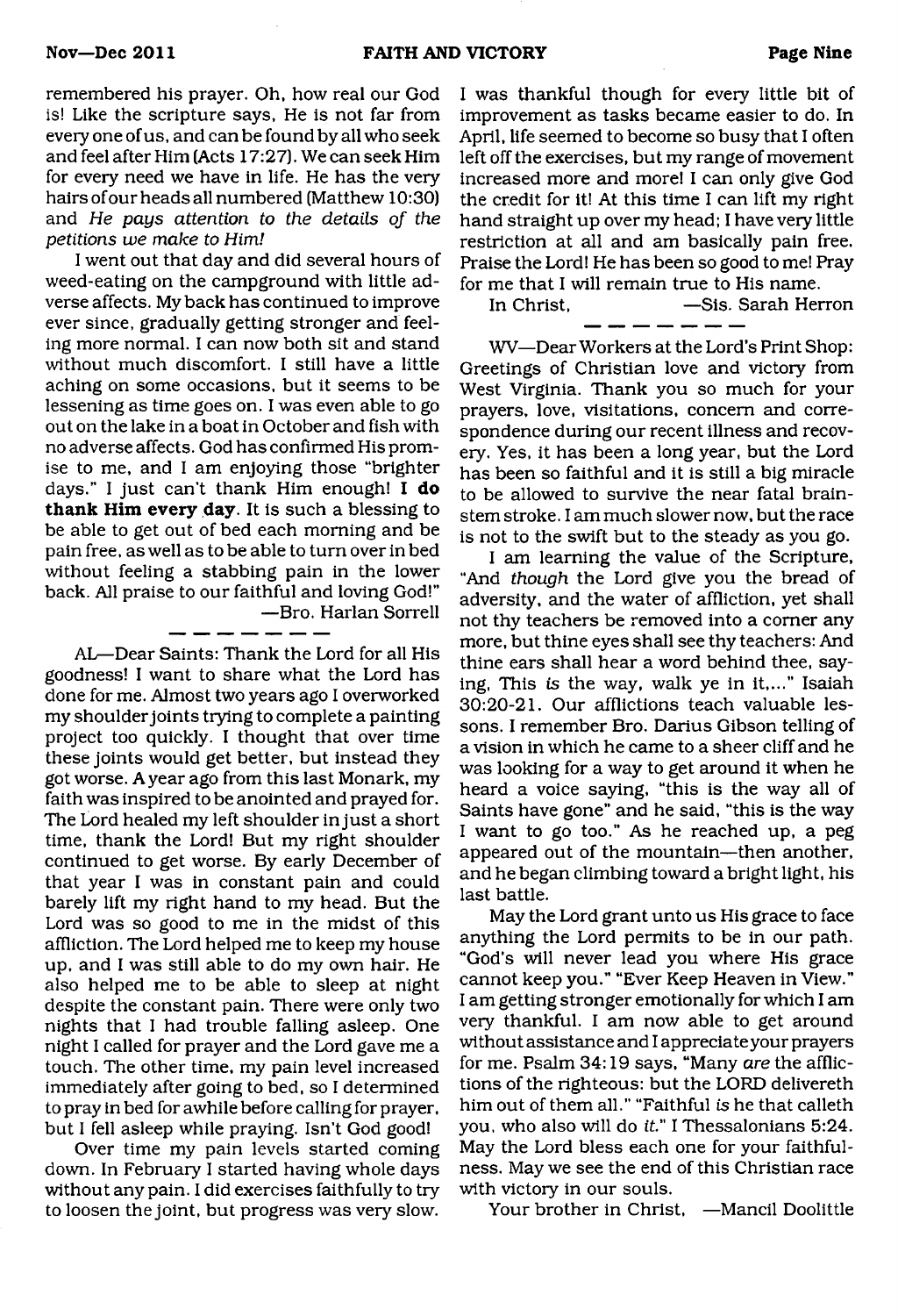SC—Dear Bro. Willie and Saints: We just wanted to write and praise our dear Lord for all He has done for us. He has been so faithful and continues to grow more precious to our hearts. We want to thank each one for every prayer that has been prayed for us. My dear mother added my name to the Standing Prayer Requests list several years ago, at a time that I was very ill. Through all of our afflictions and needs, God has been so faithful to touch me, my dear husband, and our precious son so many times throughout the years. We praise God for every touch He has given each one of us, and we continue to look to Him for the complete healing of our needs. Thank you for every time you have lifted our names in prayer. It has meant so much to me to know that our names were being called out to our Heavenly Father, and we hope He will bless each one who has carried a burden for us and cared about our needs.

We want to praise God for sparing our lives and the life of my dear mother, also. She recently underwent one of the most serious afflictions of her life. We almost lost her on September 3rd, my 45th birthday. The devil tormented me so much and told me that she would die and it would be on my birthday. But, God came in and did a Divine miracle and spared her to us, for which we will forever praise Him. The devil is a liar, has been from the beginning, and the truth is not in him. Dear ones, it pays to serve the Lord.

I still remember the night I gave my heart to Him at the altar in the chapel at Enid, OK when I was ten years old. My Papaw, Bro. William McCoy had moved to OK from OH where he had pastored the Dayton congregation for many years. Mom, Dad, and I had gone to visit him in Guthrie where he lived after he remarried, and we had all gone to Enid for a revival meeting one night. The sweet Holy Spirit dealt with me so strongly that I was compelled to go to the altar and yield my heart to the dear Lord. That night changed my life forever. He has been my constant stay, and I have never regretted going to that altar. He is mighty to save and mighty to keep...through the darkest, most foreboding moments of your life. "When all around my soul gives way, He then is all my hope and stay." I praise Him for leading me in all of life's decisions and for directing me to the most precious husband. God leads us so sweetly together, as we walk hand in hand serving Him. We have now been married for 23 years.

I could never thank Him enough for the gift of our precious son after longing for a child of

our own for 12 1/2 years. The devil lied to me and told me we would never have our own child, but again, he is a liar. God can do "...exceeding abundantly ABOVE all that we can ask or think...." Ephesians 3:20. Zachary loves Jesus so much, and he is such a blessing and inspiration to us every, single day. At the beginning of this year, I had an intense desire to really KNOW Jesus. I have served Him for many years, but I just longed to really know Who He is on a more intimate level. I didn't realize when God inspired me to pray this way what it would take to really KNOW Him. We sing the song "Where He Leads Me I Will Follow," and in each verse we promise to go with Him all the way.. .through the waters, through the garden, to dark Calv'ry, etc. But, do we REALLY realize what we are singing? What we are promising? Are we willing to go with Him to all of those places in our individual lives? In order to really know Him, there is a price to pay. It will take dying out to ourselves and being willing to suffer the reproaches of the cross.

On one particularly trying day, I was praying and telling the Lord how I just could not take any more. Then I heard the gentle voice of my Savior ask, "NOW, do you know Me?" He immediately brought to my mind my earnest prayers at the beginning of 2011 to really know Him. This year we have entered some of the fieriest furnaces of our lives, but we can say with the Apostle Paul, "We *are* troubled on every side, yet not distressed; *we are* perplexed, but not in despair; Persecuted, but not forsaken; cast down, but not destroyed..." II Corinthians 4:8- 9. "The anchor holds, though the ship is battered..." Thank the dear Lord, He is always there. He is a very present help in every time of need. We are encouraged and determined by God's grace to press the battle on. It is our desire to "follow the Lamb whithersoever He goeth." Revelation 14:4. Please do continue to remember us in your prayers. We love each and every one, and we can say with all honesty that we have nothing in our hearts against anyone on this earth. Dear ones, we cannot afford the "luxury" of unforgiveness, bitterness, and hatred. We must love even when we are misunderstood and injured. We cannot afford to give up now. We are so near the end, and Jesus is coming very soon. We've come too far to turn back now. Oh, may the dear Lord help us ail to be ready for that day!

In the love of Jesus,

—Bro. Kevin, Sis. Cheryl, and Zachary Smith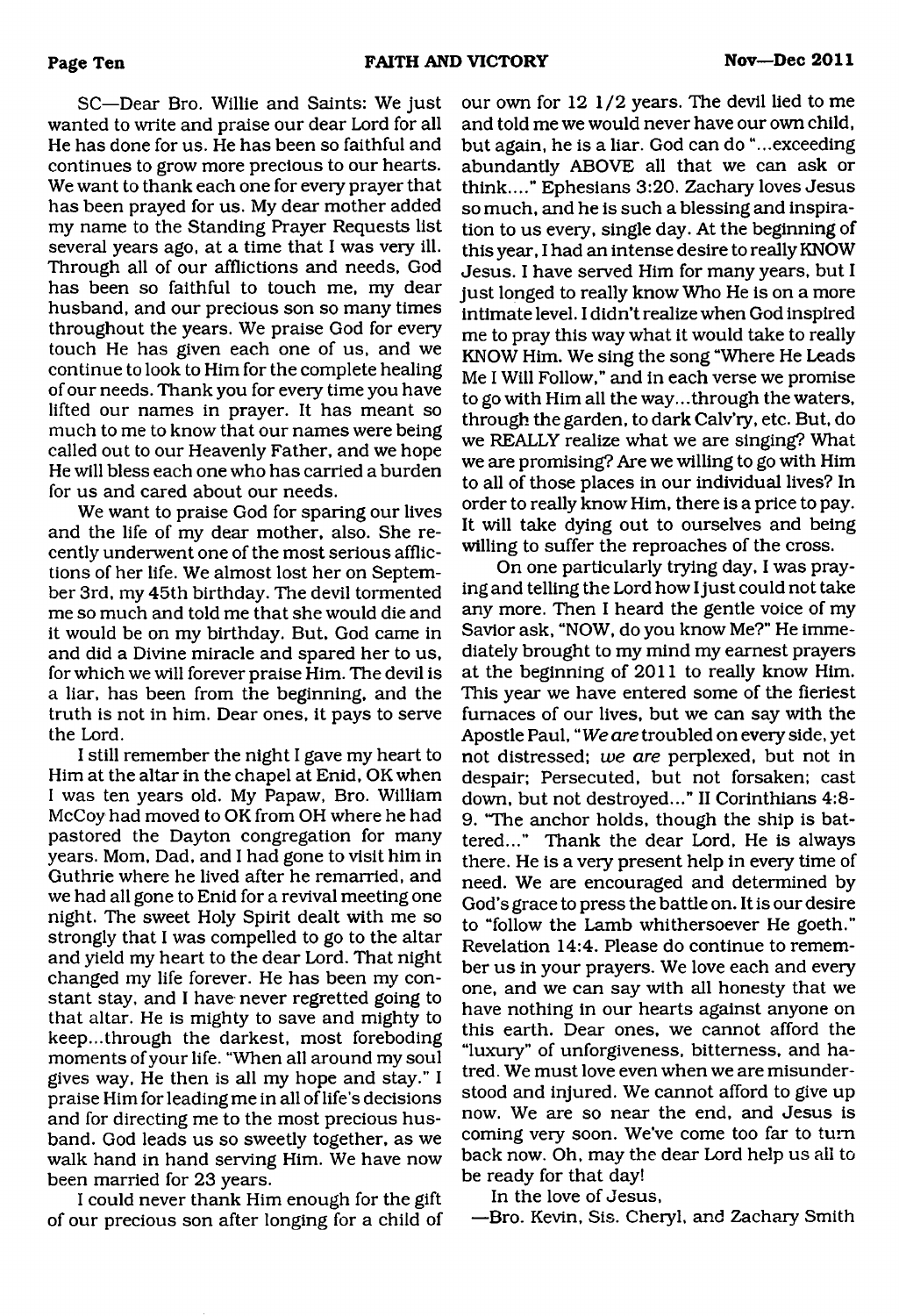

**Nelva Stanley,** age 79, of Carterville, MO, went to join her Lord at 9:35 a.m. Thursday, September 22, 2011, at her home following an illness. She was blessed to enjoy her last few weeks in the warmth of her family's loving care and they were blessed with being able to care for her and make many precious memories.

Nelva began her earthly journey on May 17, 1932, in Saginaw, MO. She was the last surviving sibling of seven children bom to Asa and Dessa Gibson. Nelva married Lincoln Stanley on March 26,1949. He preceded her in death on May 30, 1988. She also was preceded in death by her parents and six siblings.

Nelva was a very Sweet and caring mother, grandmother and great-grandmother. Her family was a big part of her life and she enjoyed giving herself to them, and spent much time in prayer for them. She was an avid collector of angel figurines, liked garage sales and embroidering.

She was a beautiful lady, making the world a more beautiful place in which to live. As you all know, Nelva was easy to love and made everyone feel loved. This was manifested in her profession as a health caregiver. She served in this capacity for several years both in hospitals and "In home health care," finally working for Oxford Health Care for ten years, retiring in 2005. Nelva's health started rapidly declining early this summer, but she met these challenges gracefully, never failing to say, "Thank you" to her caregivers.

She was a member of the Church of God in Webb City. Nelva met the Saints during her father-in-law's illness in 1959 and was so taken by these people she began her walk with God. In the '60's when the whole family got very ill, she had pneumonia and told of a dream she had, she felt herself climbing a stairway headed up to Heaven, and flanked on each step were angels. She never reached the top. God sent her back to care for her family. The Saints cared for all of them during this time and Nelva fell in love with these people and made her consecration with the Church of God. She took her children to church services and camp meetings. When the grands and great-grands came along she would often take them to Sunday School and Children's church.

Those left to celebrate her life are her four children, Sue Bertrand and husband, Mike, Doyle Stanley and wife, Carol, Dwight Stanley and Joann, and David Stanley; 12 grandchildren and 32 great-grandchildren.

Services were held at Hedge Lewis Funeral Home in Webb City on September 26,2011 with Bro. Daniel Adams officiating and eulogy by Bro. Ed Johnston. Officiating at the internment in the Saginaw cemetery was Pastor David Patrick.

#### **Note of Thanks**

The family wishes to express their gratitude for the faithfulness of the Saints during this time, especially for the prayers and labors of love so willingly given. Mom has finished her journey up the ladder and gone home. She will be missed greatly by all.

—The family of Sis. Nelva Stanley

| ΚX<br>VICTO         | FAITH AND Order Blank VICTORY<br>\$5.00 PER YEAR (6 Issues)<br>Mail this form to start or renew your own<br>subscription $-$ give a friend a gift $-$<br>or do both! It only takes a minute. |                 |
|---------------------|----------------------------------------------------------------------------------------------------------------------------------------------------------------------------------------------|-----------------|
| AND                 | Your Name                                                                                                                                                                                    |                 |
| ITH                 | Address _____                                                                                                                                                                                |                 |
| $F_{\mathbf{A}}$    | City______________________ State ________ Zip _                                                                                                                                              | $\widetilde{R}$ |
|                     | <b>Phone</b>                                                                                                                                                                                 | <b>FAITH</b>    |
| VICTORY             | Start or renew my<br>Faith and Victory subscription.                                                                                                                                         | <b>AND</b>      |
| AND                 | Send a 1-year gift subscription<br>to the person named below:                                                                                                                                | <b>VICTORY</b>  |
| FAITH               | Gift to $\qquad \qquad$                                                                                                                                                                      |                 |
| ΚX                  |                                                                                                                                                                                              | FAITH           |
|                     | City<br>$\frac{1}{\sqrt{1-\frac{1}{2}}\sqrt{1-\frac{1}{2}}\sin \frac{1}{2}}$ State $\frac{1}{\sqrt{1-\frac{1}{2}}\sin \frac{1}{2}}$                                                          |                 |
| VICTO<br><b>QNY</b> | Mail Order Blank and remittance to:                                                                                                                                                          | <b>AND</b>      |
|                     | <b>Faith Publishing House</b>                                                                                                                                                                | VICTO           |
| H                   | P.O. Box 518                                                                                                                                                                                 |                 |
|                     | Guthrie, OK 73044<br>12/11                                                                                                                                                                   |                 |
|                     | FAITH AND VICTORY FAITH AND VICTORY                                                                                                                                                          |                 |